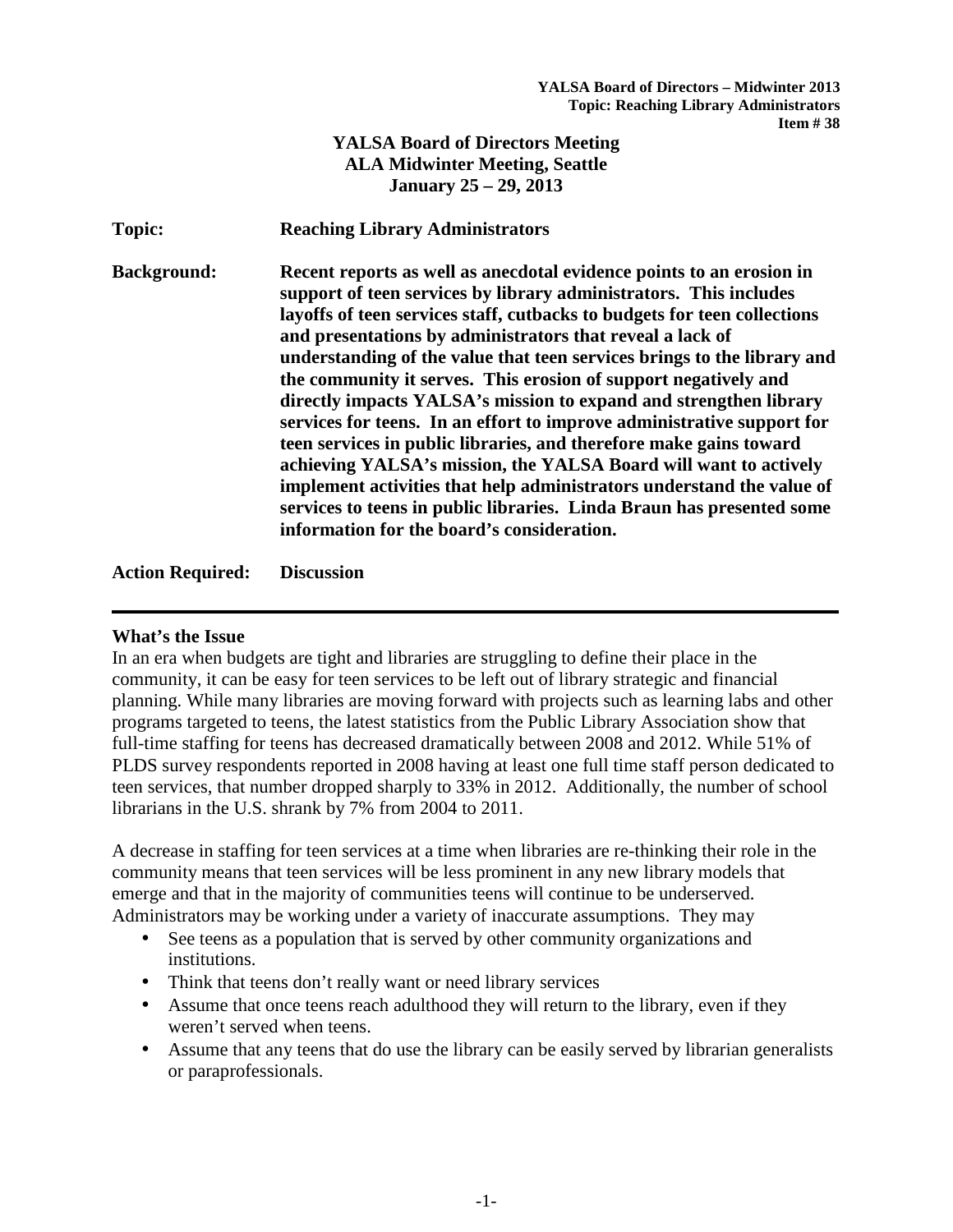#### **YALSA Board of Directors – Midwinter 2013 Topic: Reaching Library Administrators**

- Not be fully aware that teens have unique needs that cannot be adequately served by children's or adult services.
- Be underestimating the number of teens that are living in their community.

# **What needs to be done**

Library administrators need opportunities to learn about the value of teen services in public libraries and to apply that knowledge to management, budgeting, strategic planning, etc . It is essential that these opportunities resonate with the audience of administrators and this will require that YALSA try new tactics in order to achieve the goal. The information presented to administrators needs to come from a library administrator's point of view and has to demonstrate a return on investment that is hard to ignore.

As this matter is a large and possible complex issue, in order to be successful in making strides towards greater administrator support for teen services, a multi-pronged approach is most likely needed. Some possible ways in which YALSA may work to reach the goal include:

- Building stronger ties with other divisions of ALA that connect with library administrators, such as LLAMA and PLA.
- Expanding ties with other associations, businesses, and organizations s to which library administrators are active, such as the Urban Library Council.
- Working with library associations, publishers, and organizations that provide professional development to library administrators. This includes state and regional networks and associations, state libraries, grant funding agencies, Web Junction and events such as the Library Journal Leadership Institute.
- Connecting with library administrators that strongly support teen services and collaborate on projects in order to better present the value of teen services from the administrator's point of view.
- Connecting with library schools to build teen services into classes focused on administration of public libraries and to encourage research that clearly demonstrates the value of teen services.

The connections forged with these groups may include collaborative activities such as:

- Gathering data from library administrators about their needs and perceptions of teen services.
- Articles in journals and blogs published for the administrator audience.
- Collaboration on professional development activities.
- Targeted dissemination of YALSA white papers and guidelines with cover letters signed by supportive administrators.
- Development of resources specifically geared to administrators that are developed jointly by YALSA and supportive public library administrative staff.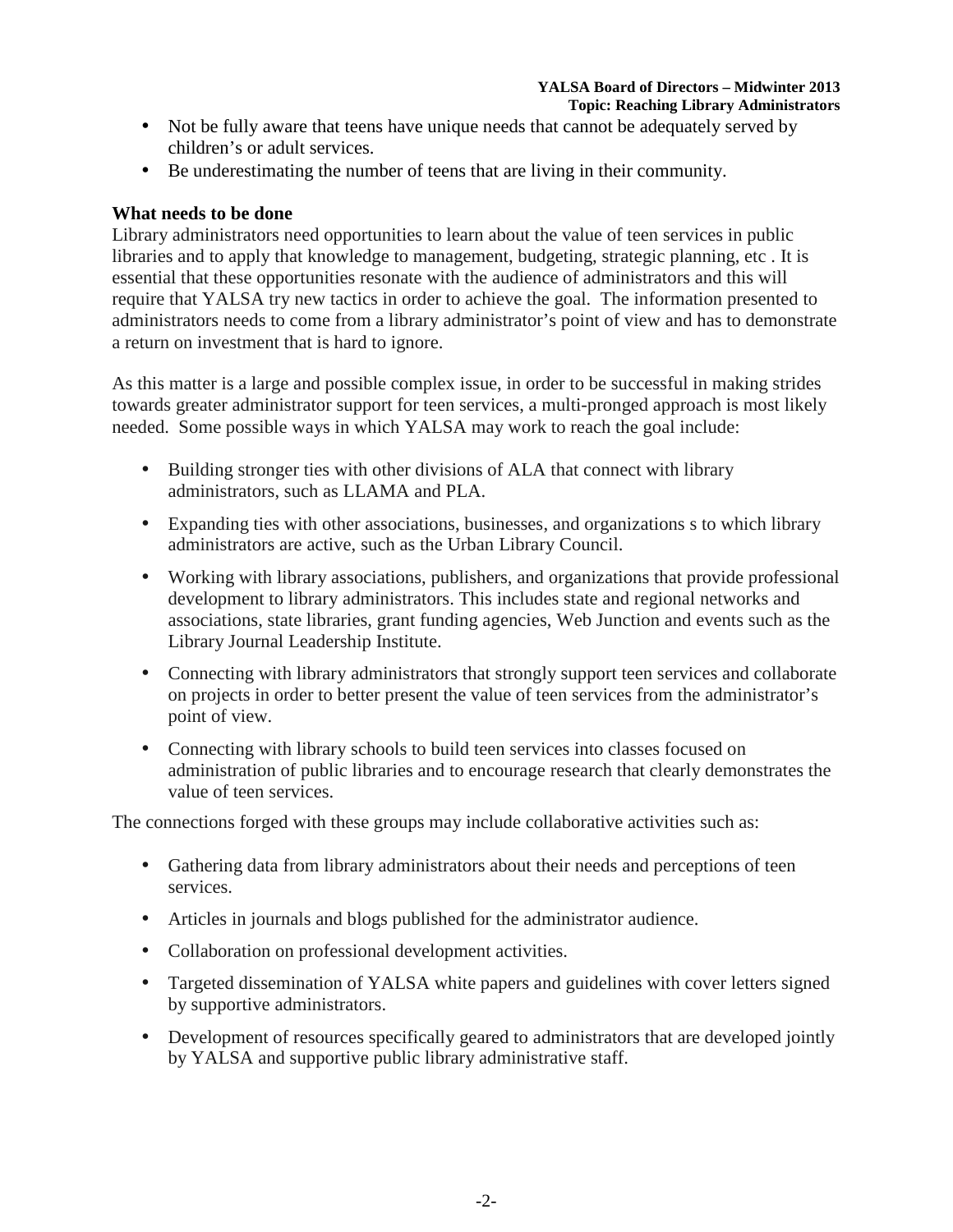#### **YALSA Board of Directors – Midwinter 2013 Topic: Reaching Library Administrators**

- The creation of an award that recognizes administrators that demonstrate outstanding support of teen services.
- Other?

## **Possible Next Steps**

The YALSA Board will want to consider which is the best option for moving forward with projects that target library administrators. Possible actions include:

- Create a joint task force made up of members of YALSA, LLAMA and PLA to survey the library community about administrative support of teen services and use the data collected to develop a plan of action for better connecting with administrators and getting the teen services message out successfully.
- Work with the YALSA Program Officer for Continuing Education to connect with organizations that provide professional development to administrators to plan and implement CE that expands administrators' knowledge of teen services.
- Work with the YALSA Communications Manager to make connections with other association journal and blog editors to place articles in those publications.
- Target library administrators already demonstrating support of teen services and work with them to develop content - from articles, to blog posts to cover letters - that help to articulate the value of teen services.
- Send out targeted email blasts to administrators with information about YALSA white papers and national standards. Include a cover letter, signed by a library administrator, that explains the value of services.
- Target directly to administrators the white paper and other materials created from findings of the National Forum on Libraries and Teens. Connect with administrators taking part in forum activities and ask them to help YALSA better gain buy-in from their administrative peers.
- Create tip sheets, infographics, and advocacy materials specifically for administrators that demonstrate the value of teen services to the library and the community.
- Identify YALSA members who are administrators and tap them to help with the creation of messages and materials.
- Compile existing, create new (as needed) and disseminate tools, and help YALSA members understand the need to better articulate the value of teen services to their administrators.
- Update YALSA's existing advocacy toolkit.
- Other?

### **Additional resources**

PLA Data Services Statistical Report http://www.ala.org/pla/publications/plds